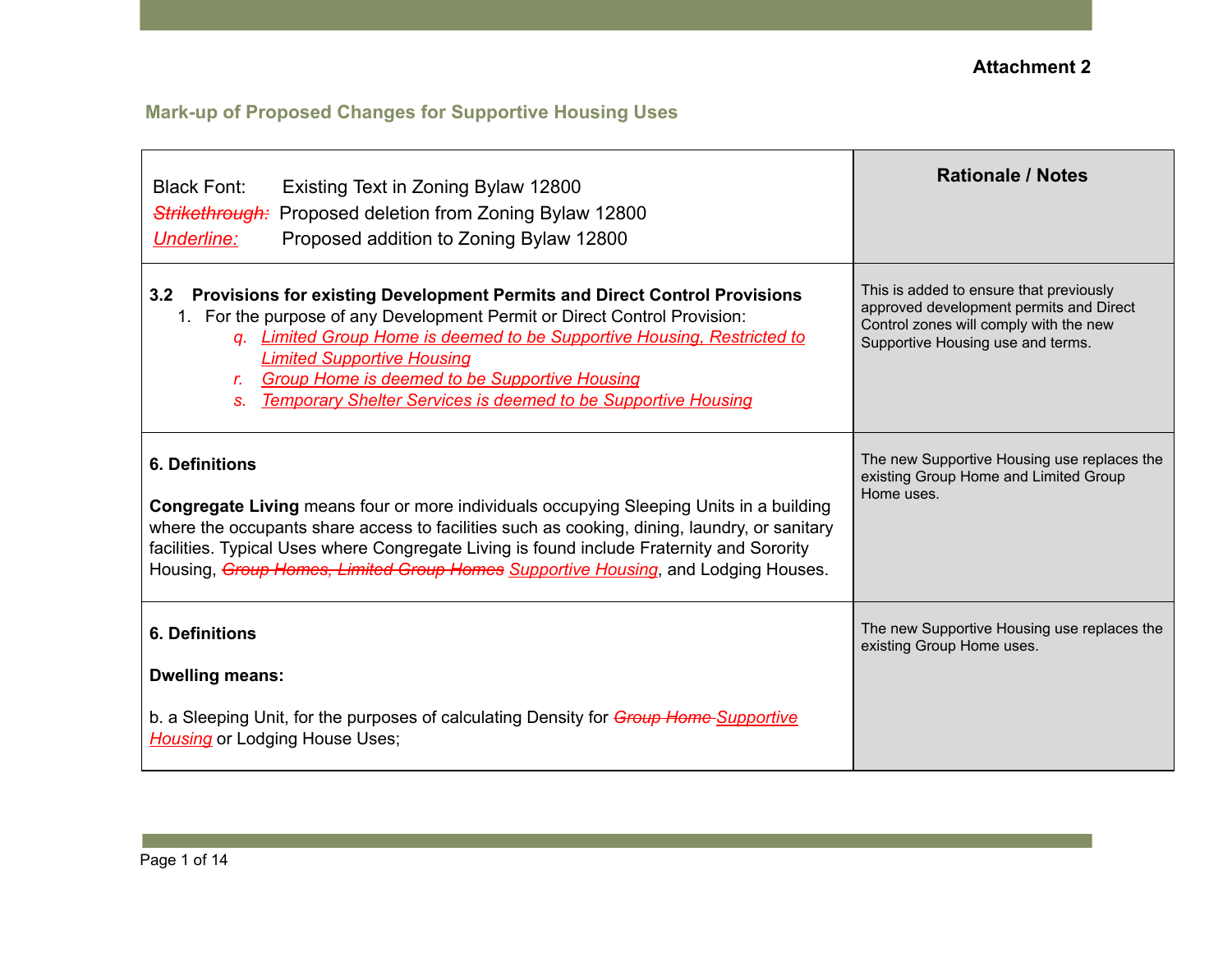| <b>6. Definitions</b><br><b>Limited Supportive Housing</b> means a Supportive Housing development with not more<br>than six residents. This development can reasonably expect two or fewer visits by<br>emergency services per month and is located in a freestanding structure that is<br>purpose-built or wholly converted for that purpose.                                                                                                                                                                                                                                                                          | Supportive Housing replaces Limited Group<br>Home as a use. However, a Limited<br>Supportive Housing definition is introduced to<br>clarify and modernize the intent of the activity<br>on site. This defined term ensures that<br>Supportive Housing developments in<br>generally low-density residential zones are<br>limited to the scale of Limited Group Homes. |
|-------------------------------------------------------------------------------------------------------------------------------------------------------------------------------------------------------------------------------------------------------------------------------------------------------------------------------------------------------------------------------------------------------------------------------------------------------------------------------------------------------------------------------------------------------------------------------------------------------------------------|----------------------------------------------------------------------------------------------------------------------------------------------------------------------------------------------------------------------------------------------------------------------------------------------------------------------------------------------------------------------|
| <b>6. Definitions</b><br>Sleeping Unit means a Habitable Room in a building used for Congregate Living in which<br>the room is occupied by a person under any form of accommodation agreement providing<br>remuneration for the room, and the room:<br>does not include provision for cooking or food preparation, except that:<br>a.<br>Sleeping Units may include limited food preparation facilities such as bar<br>İ.<br>fridge, mini-sink, and microwave where Lodging Houses or Group Home<br><b>Supportive Housing</b> is a Permitted Use and where more than 12 Sleeping<br>Units are allowed in a development; | The new Supportive Housing use replaces the<br>existing Group Home uses.                                                                                                                                                                                                                                                                                             |
| 7.3(3) Group Home means a building or part of a building used for Congregate Living for<br>residents who have moderate and non-severe physical, cognitive or behavioral health<br>and who require daily or frequent professional care and supervision to perform daily<br>living tasks, improve wellness, achieve stable and harmonious tenancy, or to exit safely in<br>case of an emergency event. This Use does not include Extended Medical Treatment<br>Services, Detention and Correction Facilities, Fraternity and Sorority Housing, Limited<br>Group Homes, and Lodging Houses.                                | The proposed Supportive Housing use<br>replaces the Group Home use definition to<br>describe this activity.                                                                                                                                                                                                                                                          |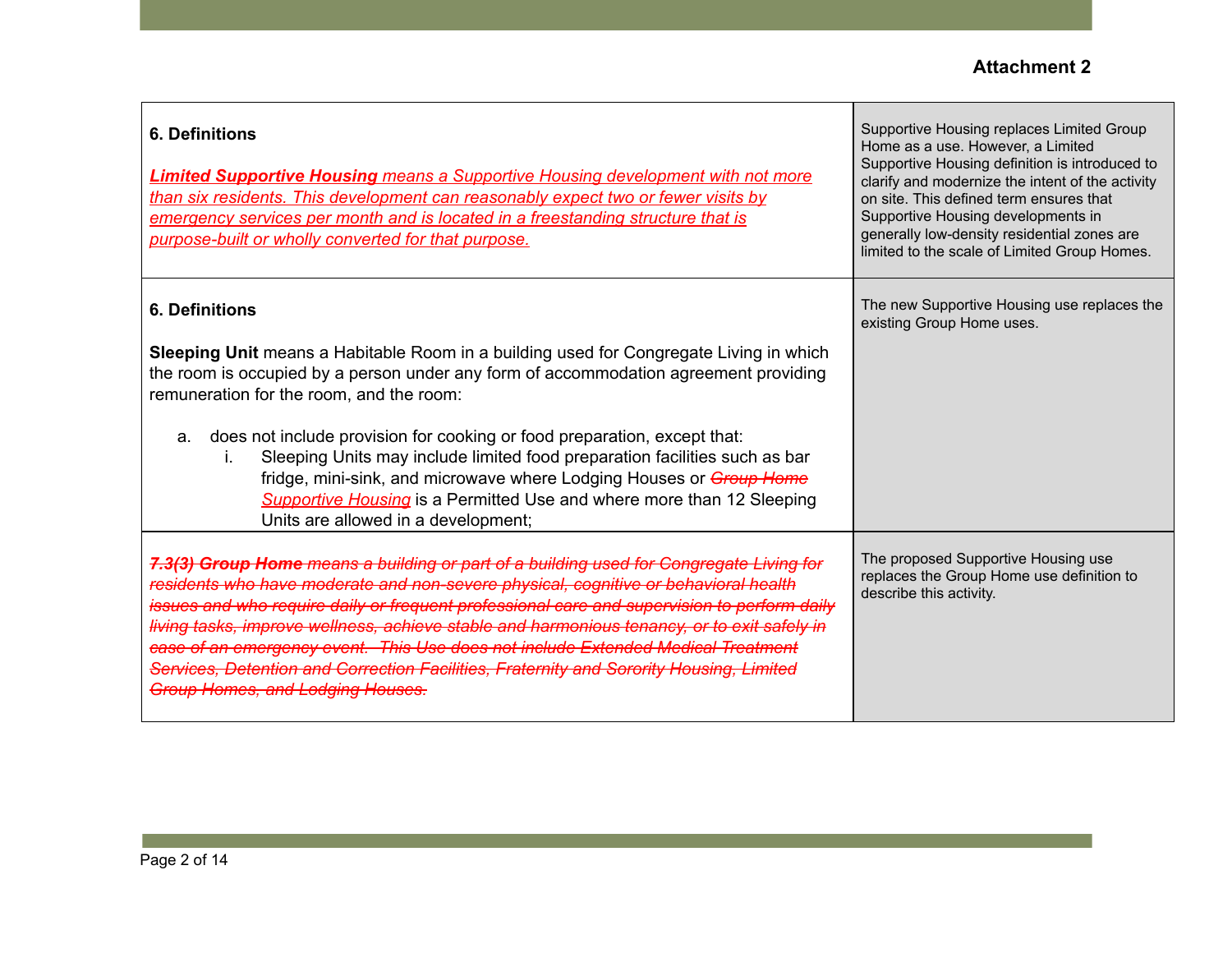| 7.3(4) Limited Group Home means a building used for Congregate Living with not more<br>than six residents, excluding staff, who have moderate and non-severe physical, cognitive<br>or behavioral health issues and who require on-site professional care and supervision to<br>perform daily living tasks, improve wellness, achieve stable and harmonious tenancy, or to<br>exit safely in the event of an emergency.                                                                                                                                                                                                                                                                                                                          | The Limited Group Home use class is<br>replaced by the Supportive Housing use. The<br>Limited Supportive Housing definition in<br>Section 6 will use similar descriptions as<br>Limited Group Home to ensure Supportive<br>Housing in low density residential zones are<br>kept to a small scale of activity. |
|--------------------------------------------------------------------------------------------------------------------------------------------------------------------------------------------------------------------------------------------------------------------------------------------------------------------------------------------------------------------------------------------------------------------------------------------------------------------------------------------------------------------------------------------------------------------------------------------------------------------------------------------------------------------------------------------------------------------------------------------------|---------------------------------------------------------------------------------------------------------------------------------------------------------------------------------------------------------------------------------------------------------------------------------------------------------------|
| A Limited Group Home is a home which:                                                                                                                                                                                                                                                                                                                                                                                                                                                                                                                                                                                                                                                                                                            |                                                                                                                                                                                                                                                                                                               |
| a. provides continuous (24 hours, seven days a week) on-site professional care and<br>supervision by staff licensed or certified to provide such care;<br>b. can reasonably expect two or fewer visits by emergency services per month; and<br>e. is located in a freestanding structure that is purpose-built or wholly converted for that<br>purpose.                                                                                                                                                                                                                                                                                                                                                                                          |                                                                                                                                                                                                                                                                                                               |
| This Use does not include Extended Medical Treatment Services, Detention and Correction<br><b>Facilities, Fraternity and Sorority Housing, Group Homes, and Lodging Houses.</b>                                                                                                                                                                                                                                                                                                                                                                                                                                                                                                                                                                  |                                                                                                                                                                                                                                                                                                               |
| 7.3(4) Lodging Houses means:<br>a purpose-built building;<br>а.<br>a part of a Multi-unit Housing development with 6 or more Dwellings; or<br>b.<br>a building wholly converted from a Single Detached House, Semi-detached House,<br>$C_{\cdot}$<br>or a Multi-unit Housing development with 5 or less Dwellings that is used for<br>Congregate Living, containing Sleeping Units and four or more persons where there<br>is no provision of on-site care, treatment or professional services of a physical or<br>mental health nature. This Use does not include Extended Medical Treatment<br>Services, Detention and Correction Facilities, Fraternity and Sorority Housing,<br>Group Homes, and Limited Group Homes and Supportive Housing. | This amendment replaces the Group Home<br>and Limited Group Home use with Supportive<br>Housing.                                                                                                                                                                                                              |

Г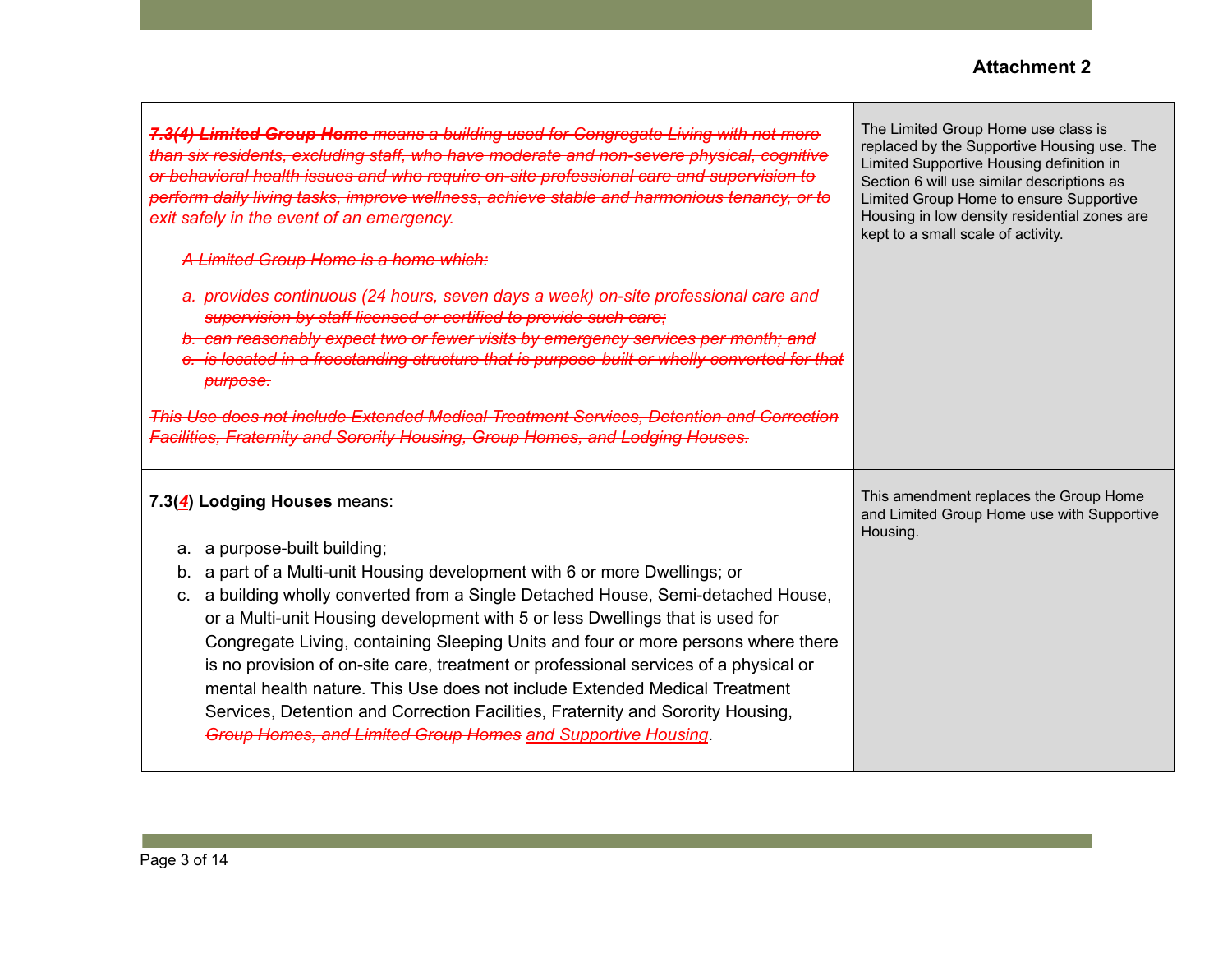Т

| 7.3(8) Supportive Housing means a residential Use with on site or off site supports to<br>ensure the residents' day-to-day needs are met. This does not include Extended Medical<br><b>Treatment Services.</b>                                                                                                                                   | The proposed new use describes a broader<br>range of housing that offer support services to<br>its residents.                                                                                                                             |
|--------------------------------------------------------------------------------------------------------------------------------------------------------------------------------------------------------------------------------------------------------------------------------------------------------------------------------------------------|-------------------------------------------------------------------------------------------------------------------------------------------------------------------------------------------------------------------------------------------|
| 7.3(10) Temporary Shelter Services means development sponsored or supervised by a<br>public authority or non-profit agency for the purpose of providing temporary accommodation<br>for persons requiring immediate shelter and assistance for a short period of time. Typical<br>Uses include hostels and overnight shelters.                    | This use class is removed and replaced with<br>Supportive Housing.                                                                                                                                                                        |
| 46. Amenity Area<br>46(7) For the purposes of calculating required Amenity Area for Group Homes Supportive<br>Housing or Lodging Houses with seven or more Sleeping Units, each Sleeping Unit shall be<br>considered a Dwelling and Amenity Area shall be provided in accordance with the<br>requirements in Table 46(2) for Multi-unit Housing. | This amendment replaces the term Group<br>Home with Supportive Housing for the<br>purpose of calculating amenity area<br>requirements.                                                                                                    |
| 54.2 On-Site Vehicle Parking Quantities<br><b>Table 54.2.3</b><br>d) Tier 4:<br><b>Temporary Shelter Services</b><br>e) Tier 5:                                                                                                                                                                                                                  | This amendment adds Supportive Housing to<br>Tier 5 parking requirements for Barrier Free<br>Parking and removes Temporary Shelter<br>Services, Group Home, and Limited Group<br>Home as these are no longer uses in the<br>Zoning Bylaw. |
| <b>Group Home</b><br><b>Limited Group Home</b><br><b>Supportive Housing</b>                                                                                                                                                                                                                                                                      |                                                                                                                                                                                                                                           |

 $\Gamma$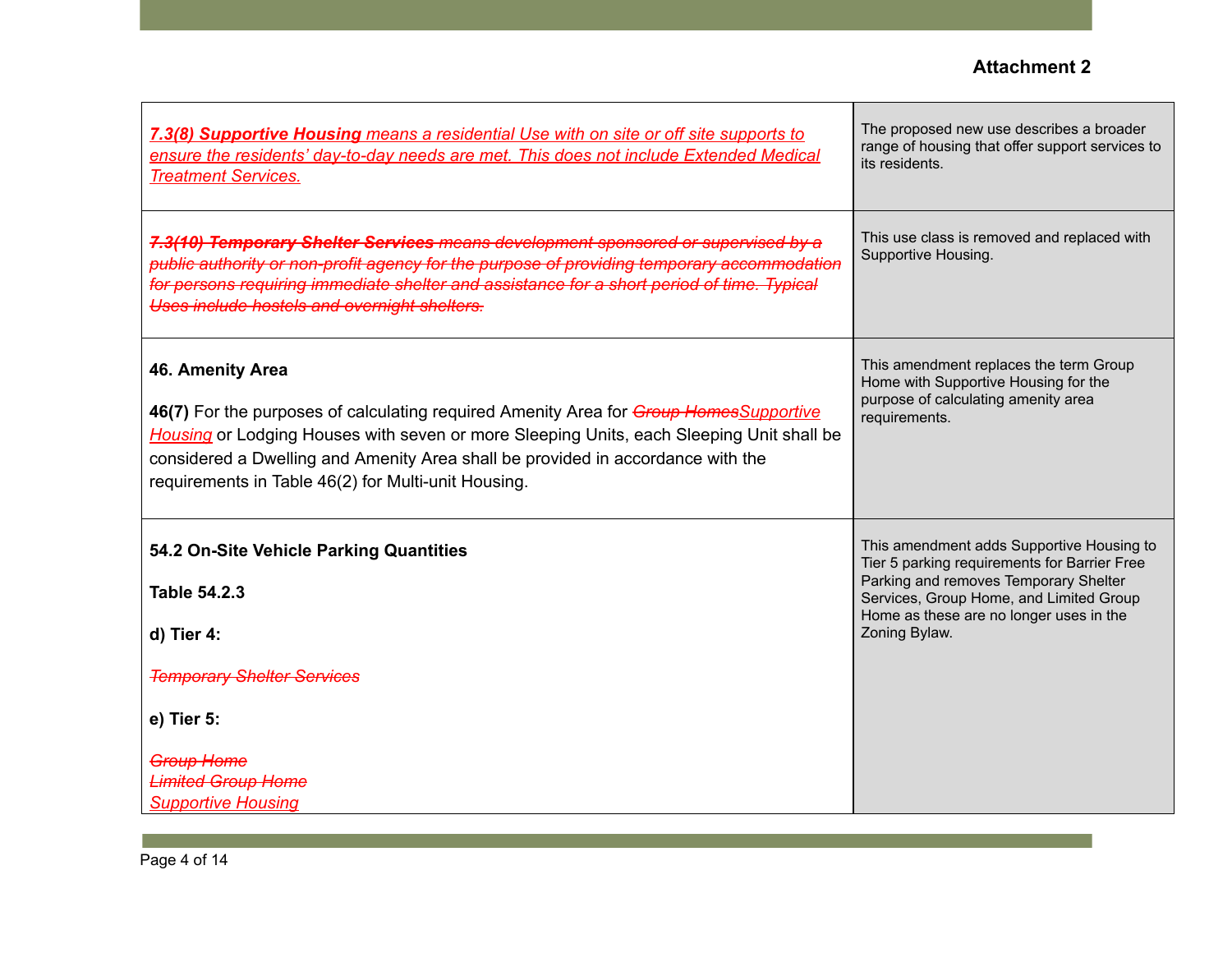| 86. Secondary Suites<br>86(4) A Secondary Suite shall not be developed within the same principal Dwelling<br>containing a Group Home or Limited Group Home Supportive Housing, Child Care Services<br>or a Major Home Based Business, unless the Secondary Suite is an integral part of a Bed<br>and Breakfast Operation in the case of a Major Home Based Business.                                                                                                                                                                                        | The new Supportive Housing use replaces the<br>existing Group Home and Limited Group<br>Home uses.                                            |
|-------------------------------------------------------------------------------------------------------------------------------------------------------------------------------------------------------------------------------------------------------------------------------------------------------------------------------------------------------------------------------------------------------------------------------------------------------------------------------------------------------------------------------------------------------------|-----------------------------------------------------------------------------------------------------------------------------------------------|
| 87. Garden Suites<br>87(21) A Garden Suite shall not be allowed within the same Site containing a Group Home<br>or Limited Group Home Supportive Housing, or a Major Home Based Business and an<br>associated principal Dwelling, unless the Garden Suite is an integral part of a Bed and<br>Breakfast Operation in the case of a Major Home Based Business.                                                                                                                                                                                               | The new Supportive Housing use replaces the<br>existing Group Home and Limited Group<br>Home uses.                                            |
| 94. Supportive Community Provision<br>The purpose of the Supportive Community Provisions is to facilitate the provision of housing<br>in which care is provided to residents people in a permanent, residential setting.<br>94(1) The portion of a Development Permit application for Multi-unit Housing or <i>Group</i><br>Home Supportive Housing that achieves all of the criteria listed in subsection 94(1)(a)<br>Supportive Community Criteria, shall be considered a supportive community and the<br>regulations of subsection 94(1)(b) shall apply. | The new Supportive Housing use replaces the<br>existing Group Home use.                                                                       |
| 97. Body Rub Centres                                                                                                                                                                                                                                                                                                                                                                                                                                                                                                                                        | This amendment removes Temporary Shelter<br>Services from criteria when separation is<br>required from the location for a Body Rub<br>Centre. |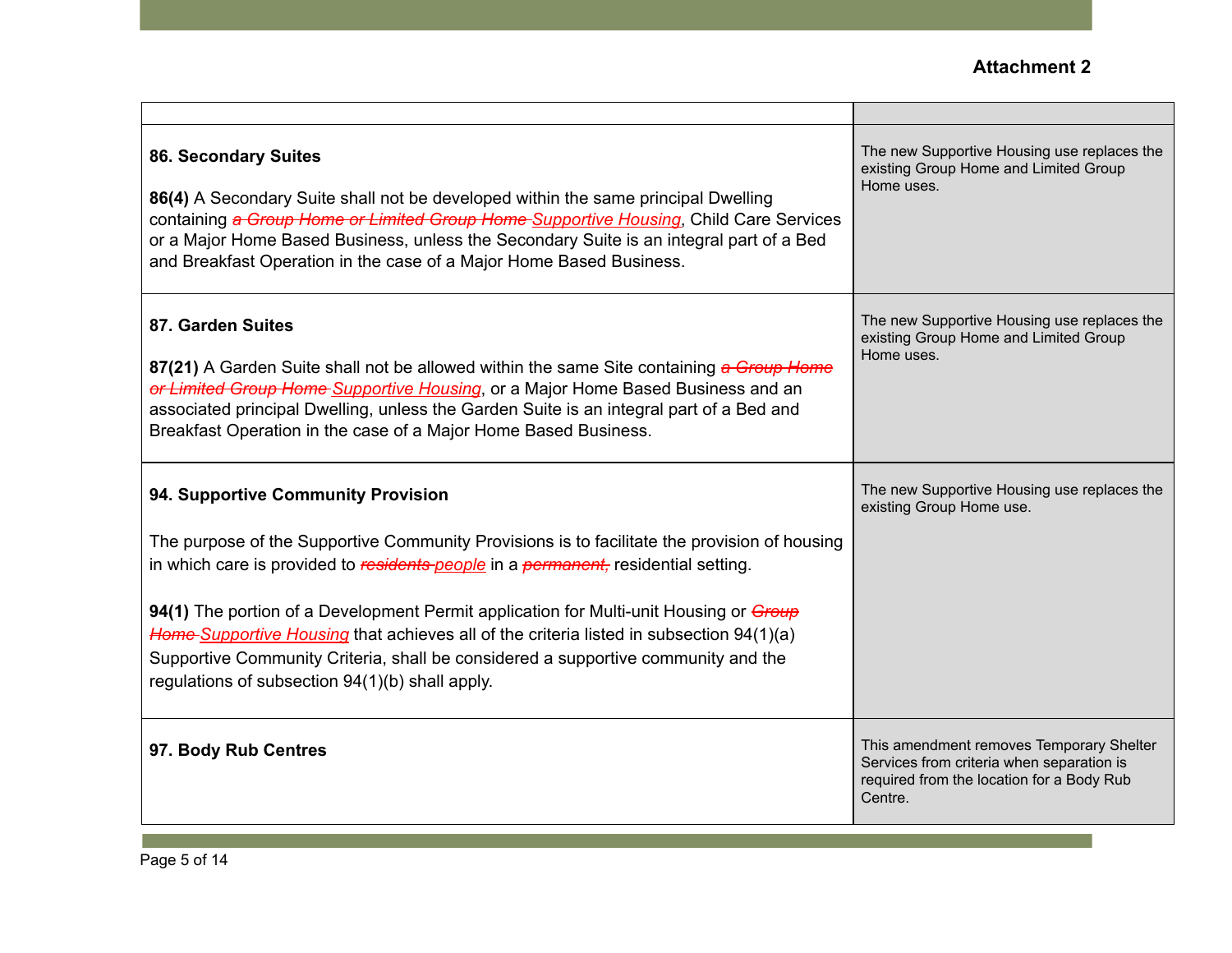| 97(1) At the time a Development Permit application is made for a Body Rub Centre, the             |                                                                         |
|---------------------------------------------------------------------------------------------------|-------------------------------------------------------------------------|
| proposed location of the Body Rub Centre shall not be closer than 100.0 metres from any           |                                                                         |
| Site having a valid development permit for Public Education Services, Private Education           |                                                                         |
| Services, Public Park sites, Child Care Services, Temporary Shelter Services, and/or              |                                                                         |
| <b>Extended Medical Treatment Services.</b>                                                       |                                                                         |
|                                                                                                   |                                                                         |
| 230 (RA9) High Rise Apartment Zone                                                                | The new Supportive Housing use replaces the<br>existing Group Home use. |
| <b>230.4 Table 1(d)</b> Notwithstanding 230.4(1)(b)(iv), and 230.4(1)(c)(iv) where development of |                                                                         |
| Apartment Housing, Lodging Houses or Group Homes Supportive Housing meet all the                  |                                                                         |
| criteria listed in subsection 94(1)(a), the Supportive Community Criteria, the Floor Plate may    |                                                                         |
| exceed 850 m2 to a maximum of 1650 m2 above the greater of either:                                |                                                                         |
| (A) the Height of the podium; or                                                                  |                                                                         |
| (B) the Height equal to 15.0 m.                                                                   |                                                                         |
|                                                                                                   |                                                                         |
| 230 (RA9) High Rise Apartment Zone                                                                | The new Supportive Housing use replaces the<br>existing Group Home use. |
| 230.5<br>Development Regulations for the Building Design and Features                             |                                                                         |
| 1. Interface at ground level                                                                      |                                                                         |
| a. Except for Multi-unit Housing and Group Homes Supportive Housing that                          |                                                                         |
| meet the Supportive Community Provisions, all residential or                                      |                                                                         |
| residential-related building Façades fronting onto a Public Roadway, other                        |                                                                         |
| than a Lane, or onto an internal circulation network, shall have individual                       |                                                                         |
| Dwellings with direct access at ground level to provide a transition from                         |                                                                         |
| public to private space. The units at ground level shall include the following                    |                                                                         |
| design elements:                                                                                  |                                                                         |
| hinged doorways;<br>İ.                                                                            |                                                                         |
|                                                                                                   |                                                                         |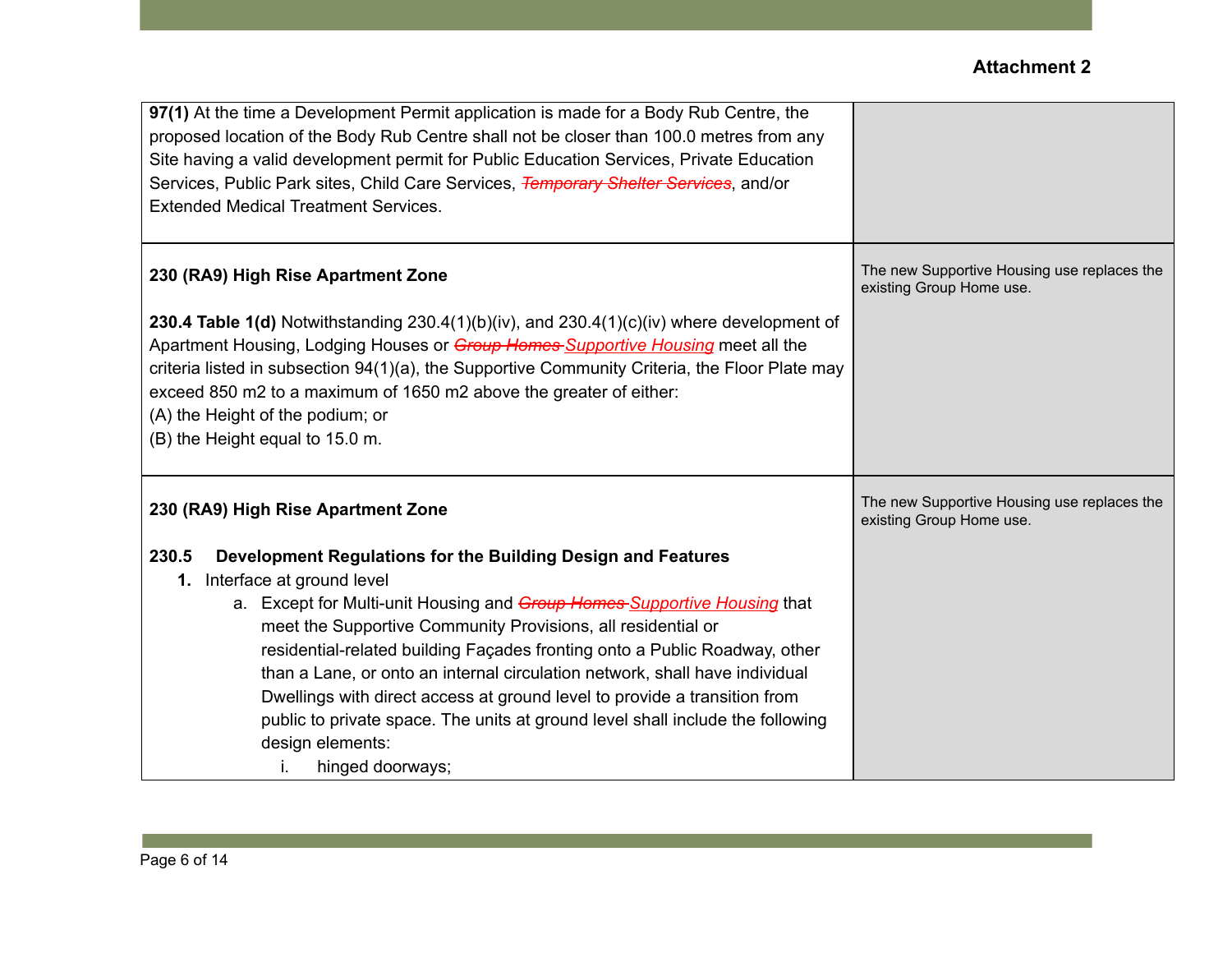| ii.<br>built elements such as verandas, porches, patios, or building<br>articulation, which feature or act as Privacy Screening between each<br>unit; and<br>iii.<br>lighting scaled and directed towards pedestrian areas.<br>b. Except for Multi-unit Housing and Group Homes Supportive Housing that<br>meet the Supportive Community Provisions, all ground level Dwellings shall<br>have an Amenity Area in front of each exterior entry that establishes a<br>transition area between the Amenity Area and the Abutting public roadway<br>(including a Lane), or the Abutting private roadway. |                                                                                              |
|------------------------------------------------------------------------------------------------------------------------------------------------------------------------------------------------------------------------------------------------------------------------------------------------------------------------------------------------------------------------------------------------------------------------------------------------------------------------------------------------------------------------------------------------------------------------------------------------------|----------------------------------------------------------------------------------------------|
| 230 (RA9) High Rise Apartment Zone                                                                                                                                                                                                                                                                                                                                                                                                                                                                                                                                                                   | The new Supportive Housing use replaces the<br>existing Group Home use.                      |
| 230.7<br>Development Regulations for Permitted and Discretionary Uses<br>1. Non-residential Uses, excluding Residential-Related Uses<br>a. shall only be developed in conjunction with Multi-unit Housing or Group<br><b>Homes Supportive Housing.</b><br>b. the combined Floor Area shall not exceed 32 percent of the overall Floor<br>Area for the Site, and shall not exceed 47 percent of the Floor Area that is<br>developed as Apartment Housing, Lodging Houses or Group Homes<br><b>Supportive Housing</b>                                                                                  | Apartment Housing is replaced with Multi-unit<br>Housing to correct an administrative error. |
| 2. Apartment Hotels shall:<br>a. not be provided on the same Storey as Apartment Housing or <i>Group Homes</i><br><b>Supportive Housing</b>                                                                                                                                                                                                                                                                                                                                                                                                                                                          |                                                                                              |
| 7. Health Services shall only be developed in conjunction with a <i>Group Home</i><br>Supportive Housing or Apartment Housing Multi-unit Housing developed under<br>Supportive Community Provisions. Notwithstanding Section 11 of this Bylaw, a<br>Development Officer shall not grant a variance to subsection 230.7(7).                                                                                                                                                                                                                                                                           |                                                                                              |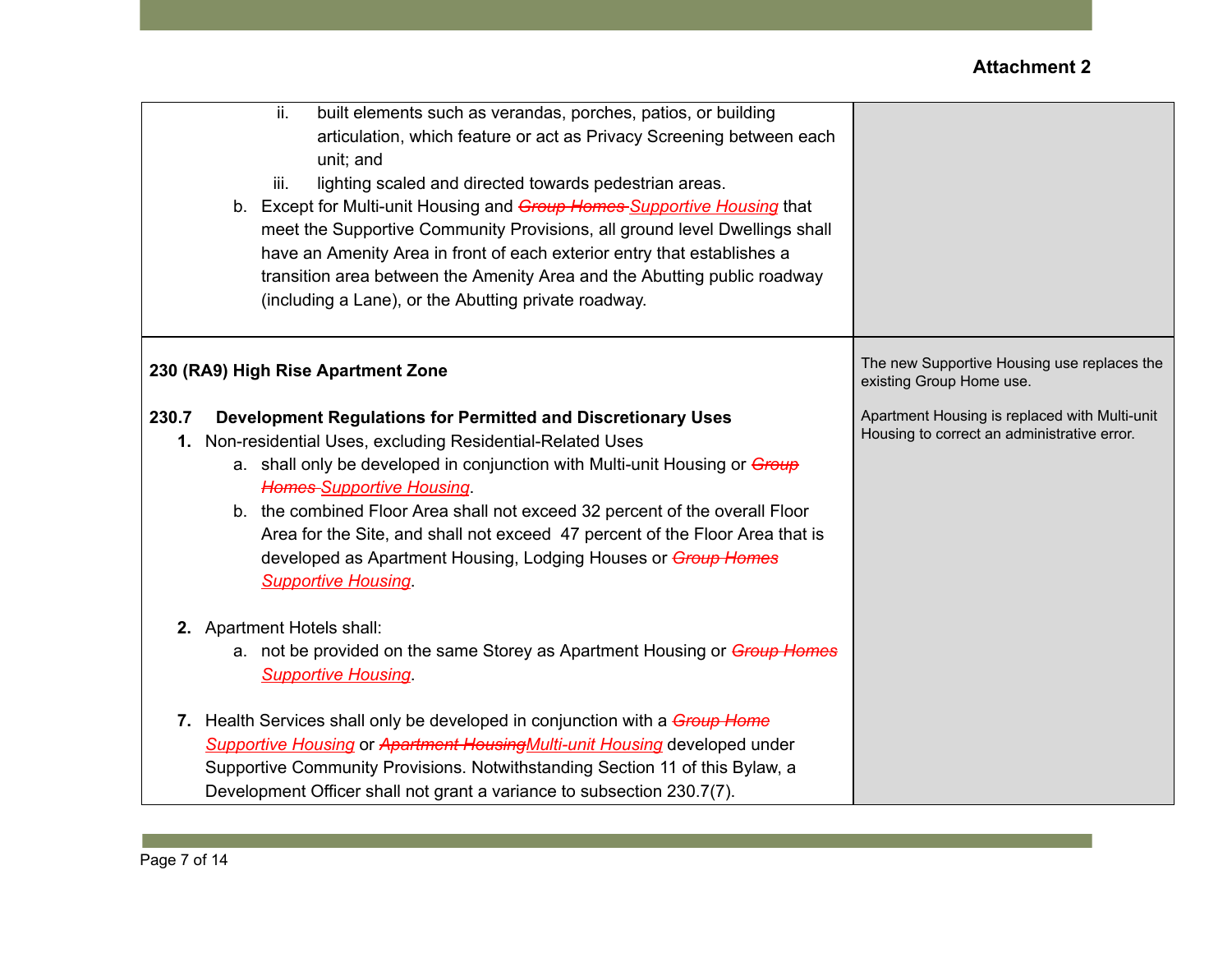| 320 (CSC) Shopping Centre Zone<br>320.2<br><b>Permitted Uses</b><br>320.2(27) Supportive Housing                                                                                                                                                                                                                                                                                                                                                                                                             | The new Supportive Housing use is added as<br>a Permitted Use to the Commercial Shopping<br>Centre (CSC) Zone.                                                                                                                                                                          |
|--------------------------------------------------------------------------------------------------------------------------------------------------------------------------------------------------------------------------------------------------------------------------------------------------------------------------------------------------------------------------------------------------------------------------------------------------------------------------------------------------------------|-----------------------------------------------------------------------------------------------------------------------------------------------------------------------------------------------------------------------------------------------------------------------------------------|
| 330<br>(CB1) Low Intensity Business Zone<br>330.1<br><b>General Purpose</b><br>The purpose of this Zone is to provide for low intensity commercial, office and service uses,<br>and limited Residential-related Uses located along arterial roadways that border residential<br>areas. Development shall be sensitive and in scale with existing development along the<br>commercial street and any surrounding residential neighbourhood.<br><b>Permitted Uses</b><br>330.2<br>330.2(18) Supportive Housing | The general purpose statement of the Low<br>Intensity Business (CB1) Zone is amended to<br>recognize that supportive housing could be an<br>acceptable use for this zone.<br>The new Supportive Housing use is added as<br>a Permitted Use to the Low Intensity Business<br>(CB1) Zone. |
| 340 (CB2) General Business Zone<br>340.1<br><b>General Purpose</b><br>The purpose of this Zone is to provide for businesses that require large Sites and a location<br>with good visibility and accessibility along, or adjacent to, major public roadways. <i>This zone</i><br>also accommodates limited Residential-related Uses.<br><b>Permitted Uses</b><br>340.2<br>340.2(30) Supportive Housing                                                                                                        | The general purpose statement of the General<br>Business (CB2) Zone is amended to<br>recognize that supportive housing could be an<br>acceptable use for this zone.<br>The new Supportive Housing use is added as<br>a Permitted Use to the General Business<br>(CB2) Zone.             |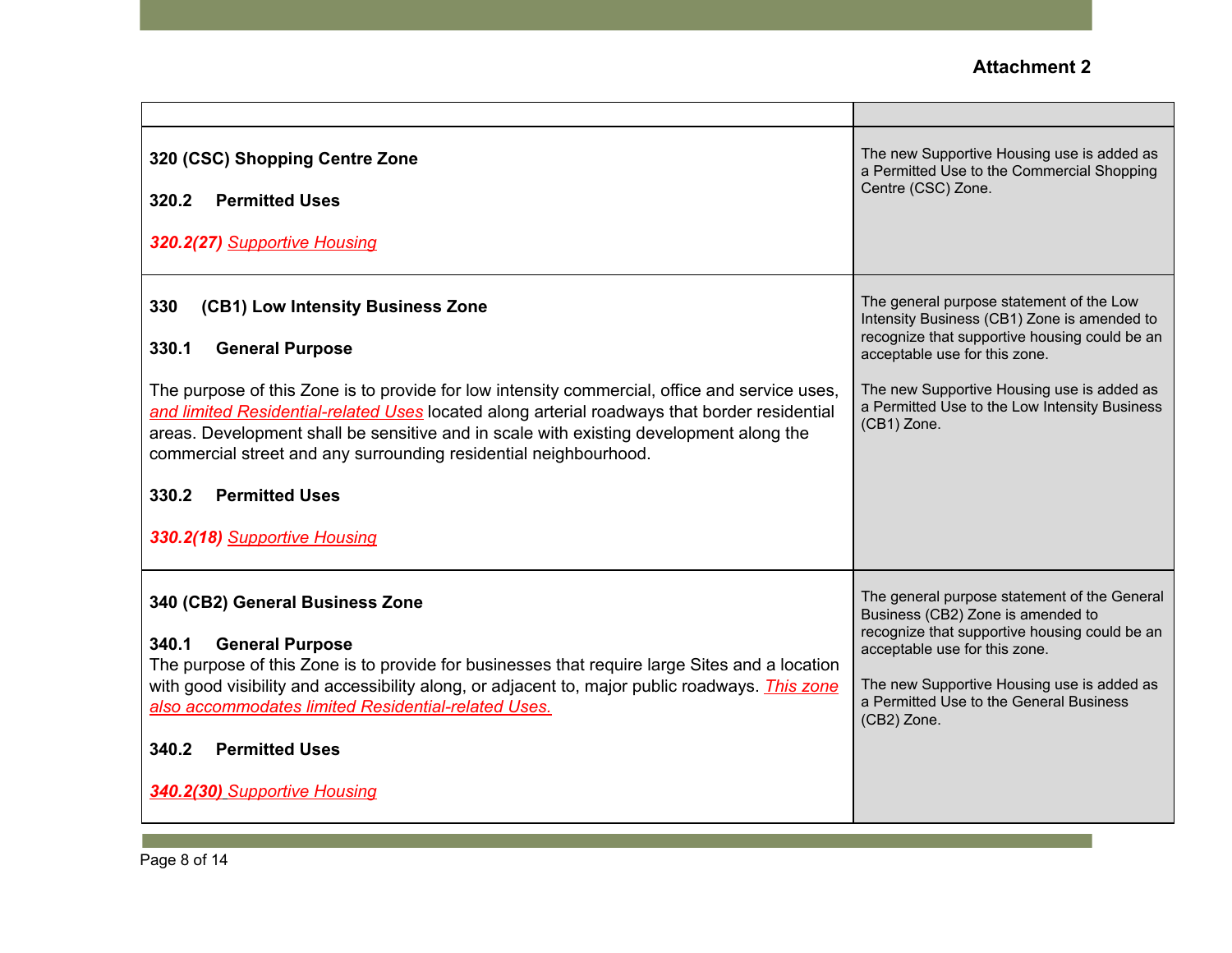| 350 (CHY) Highway Corridor Zone<br><b>General Purpose</b><br>350.1<br>The purpose of this Zone is to provide for high quality commercial development and limited<br>Residential-related Uses along those public roadways, which serve as entrance routes to<br>the City or along limited access public roadways intended to provide a connection to<br>entrance routes.<br><b>Permitted Uses</b><br>350.2<br>350.2(19) Supportive Housing | The general purpose statement of the<br>Highway Corridor (CHY) Zone is amended to<br>recognize that supportive housing could be an<br>acceptable use for this zone.<br>The new Supportive Housing use is added as<br>a Permitted Use to the Highway Corridor<br>(CHY) Zone. |
|-------------------------------------------------------------------------------------------------------------------------------------------------------------------------------------------------------------------------------------------------------------------------------------------------------------------------------------------------------------------------------------------------------------------------------------------|-----------------------------------------------------------------------------------------------------------------------------------------------------------------------------------------------------------------------------------------------------------------------------|
| 360 (CO) Commercial Office Zone<br><b>Permitted Uses</b><br>360.2<br>360.2(15) Supportive Housing                                                                                                                                                                                                                                                                                                                                         | The new Supportive Housing use is added as<br>a Permitted Use to the Commercial Office<br>(CO) Zone.                                                                                                                                                                        |
| 370 (CB3) Commercial Mixed Business Zone<br><b>Permitted Uses</b><br>370.2<br>370.2(28) Supportive Housing                                                                                                                                                                                                                                                                                                                                | The new Supportive Housing use is added as<br>a Permitted Use to the Commercial Mixed<br>Business (CB3) Zone.                                                                                                                                                               |
| 510 (US) Urban Services Zone<br><b>Permitted Uses</b><br>510.2<br><b>510.2(10) Supportive Housing</b>                                                                                                                                                                                                                                                                                                                                     | This amendment adds the new Supportive<br>Housing as a Permitted Use to the Urban<br>Services Zone.<br>With the inclusion of the new Supportive<br>Housing as a Permitted Use to the Urban<br>Services Zone, the Group Home and                                             |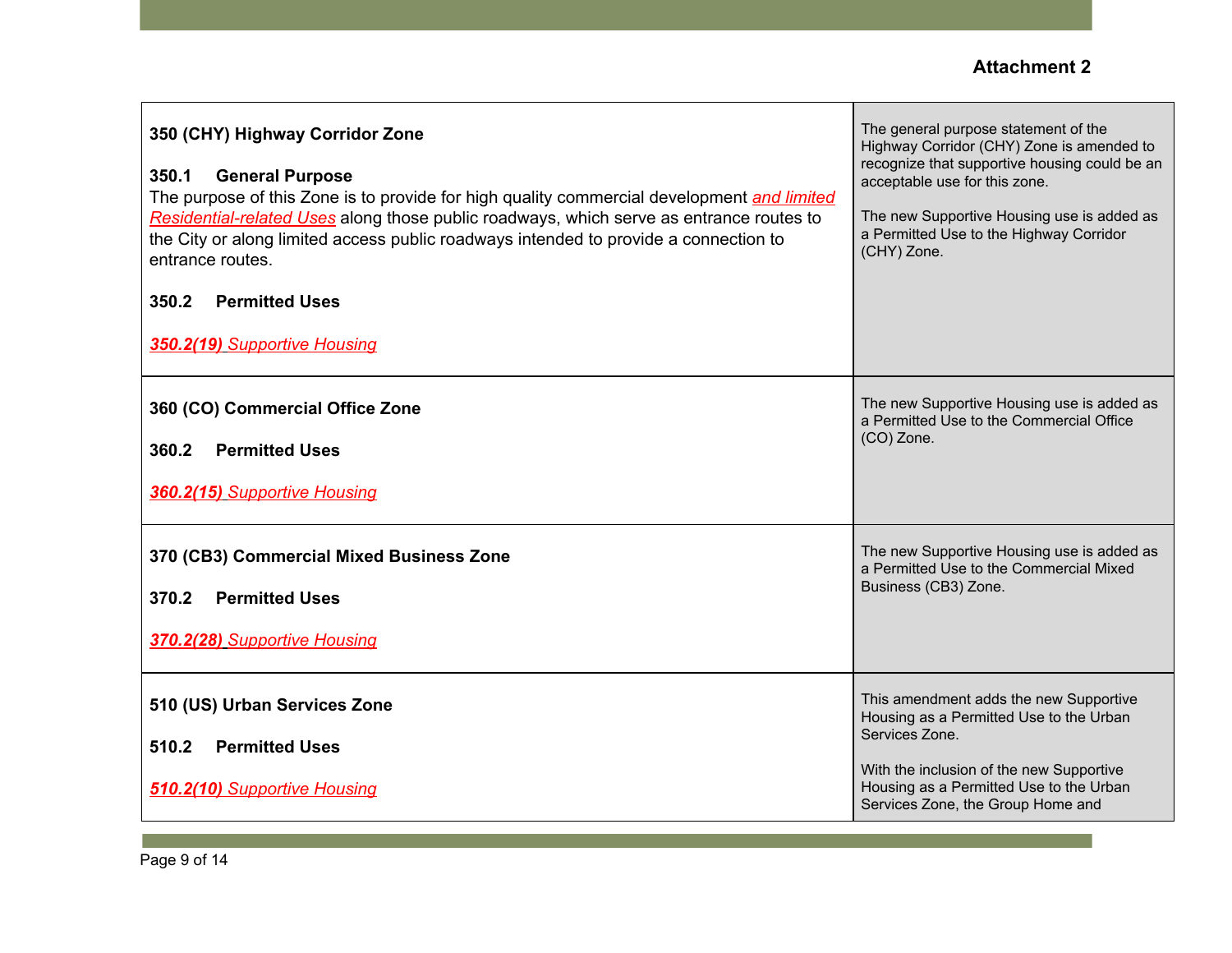| 510.3<br><b>Discretionary Uses</b><br>510.3(6) Group Homes<br>510.3(7) Group Homes for Senior Citizens, where integrated with any other Permitted or<br><b>Discretionary Use of this Zone</b><br>510.3(20) Temporary Shelter Services                                                                                                                                                                                                                                                                                                                                                                                                                                                                                                                                                                                                                                                                                                                                                                 | Temporary Shelter Services uses are removed<br>as these are no longer necessary.                                                                                                                                                                                                                                                                                                                                                                                                                                                                                                                                                                                                                                                  |
|-------------------------------------------------------------------------------------------------------------------------------------------------------------------------------------------------------------------------------------------------------------------------------------------------------------------------------------------------------------------------------------------------------------------------------------------------------------------------------------------------------------------------------------------------------------------------------------------------------------------------------------------------------------------------------------------------------------------------------------------------------------------------------------------------------------------------------------------------------------------------------------------------------------------------------------------------------------------------------------------------------|-----------------------------------------------------------------------------------------------------------------------------------------------------------------------------------------------------------------------------------------------------------------------------------------------------------------------------------------------------------------------------------------------------------------------------------------------------------------------------------------------------------------------------------------------------------------------------------------------------------------------------------------------------------------------------------------------------------------------------------|
| 540 (A) Metropolitan Recreation Zone<br><b>General Purpose</b><br>540.1<br>The purpose of this Zone is to preserve natural areas and parkland along the river, creeks,<br>ravines and other designated areas for active and passive recreational uses and<br>environment protection in conformance with Plan Edmonton and the North Saskatchewan<br>River Valley Area Redevelopment Plan. <i>Limited Residential-related Uses may be</i><br>contemplated in existing City-owned facilities used for community services.<br>540.3<br><b>Discretionary Uses</b><br>540.3(18) Supportive Housing<br>540.4(10) Supportive Housing shall only be allowed in buildings existing as of November 1,<br>2020, that are also used for an Indoor Participant Recreation Use.<br>540.4(11) Supportive Housing shall only be allowed as a Temporary Development at the<br>discretion of the Development Authority. Development Permits issued for Supportive<br>Housing shall be valid for no more than two years. | The general purpose statement of the<br>Metropolitan Recreation (A) Zone is amended<br>to recognize that Supportive Housing could be<br>considered in facilities such as the Kinsmen<br>Sports Centre.<br>Adding Supportive Housing as a Discretionary<br>Use to the Metropolitan Recreation (A) Zone<br>to allow for the possibility of Supportive<br>Housing in sites such as the Kinsmen Sports<br>Centre.<br>This proposed regulation is to ensure that<br>Supportive Housing is only considered in<br>facilities such as the Kinsmen Sports Centre if<br>the need arises.<br>This proposed regulation ensures that any<br>Supportive Housing use is only on a<br>temporary basis in this zone for no more than<br>two years. |
| 570 (CS1) Community Services 1 Zone<br>570.2.2<br><b>Discretionary Uses</b>                                                                                                                                                                                                                                                                                                                                                                                                                                                                                                                                                                                                                                                                                                                                                                                                                                                                                                                           | This amendment removes Group Home and<br>Temporary Shelter Services uses and<br>replaces these with Supportive Housing.                                                                                                                                                                                                                                                                                                                                                                                                                                                                                                                                                                                                           |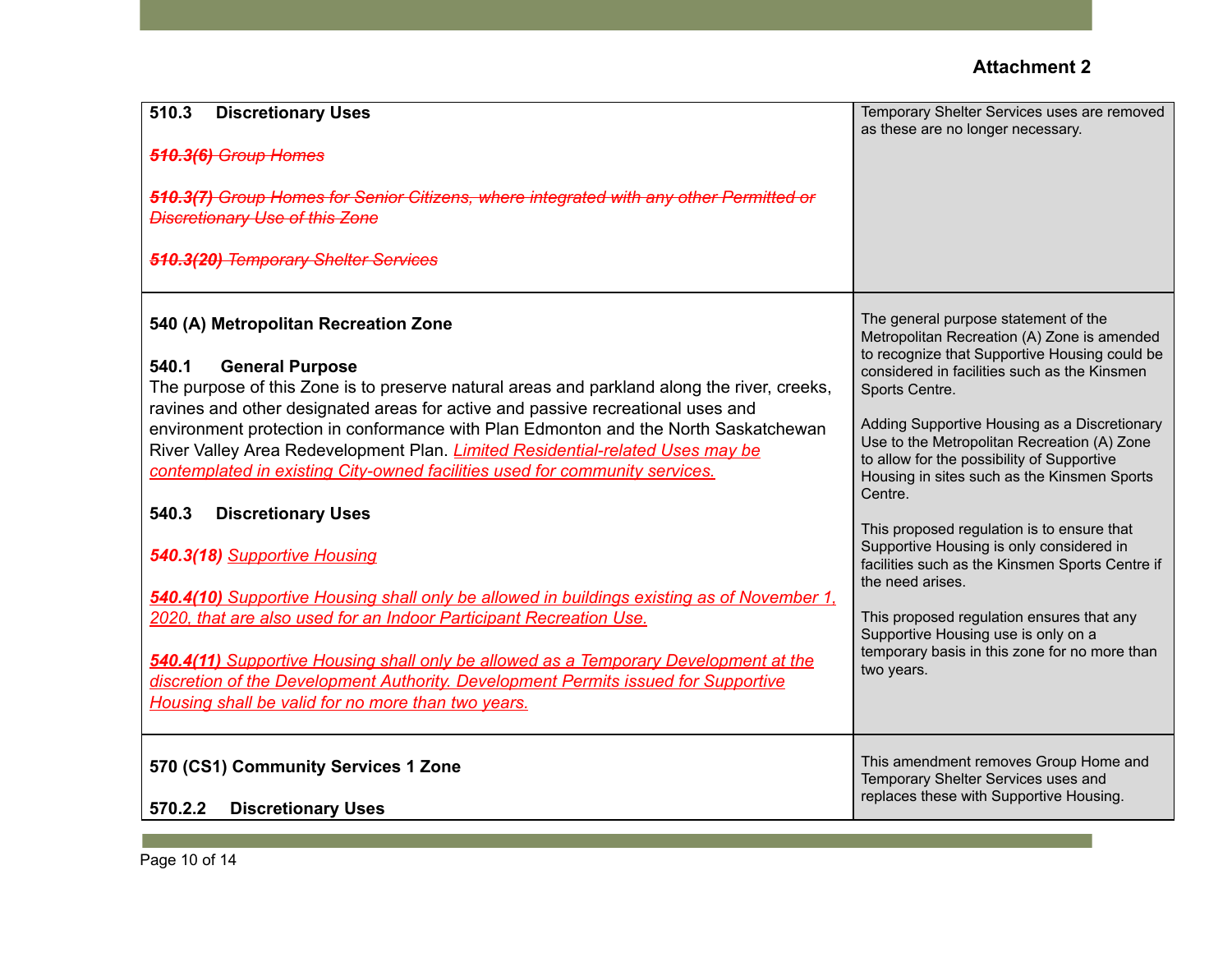| 570.2.2(5) Group Homes for Senior Citizens, where integrated with any other Permitted or<br><b>Discretionary Use of this Zone</b><br>570.2.2(17) Supportive Housing                                                                                                                                                                                                              |                                                                                                |
|----------------------------------------------------------------------------------------------------------------------------------------------------------------------------------------------------------------------------------------------------------------------------------------------------------------------------------------------------------------------------------|------------------------------------------------------------------------------------------------|
| 570.2.2(18) Temporary Shelter Services                                                                                                                                                                                                                                                                                                                                           |                                                                                                |
| 816 High Rise Residential Overlay<br>Additional Development Regulations for Multi-unit Housing and Group<br>816.4<br>Home Supportive Housing in areas shown in Appendix 1<br>816.5<br>Additional Development Regulations for Residential and Residential-related<br>Uses in areas shown in Appendix 1, except for Multi-unit Housing and Group Home<br><b>Supportive Housing</b> | This amendment replaces Group Home in<br>these subsection headings with Supportive<br>Housing. |
| 910.5 (CCA) Core Commercial Arts Zone<br>910.5(2) Permitted Uses<br>910.5(2)(ff) Supportive Housing                                                                                                                                                                                                                                                                              | Adding Supportive Housing as a Permitted<br>Use to the Core Commercial Arts (CCA) Zone.        |
| 910.6 (CMU) Commercial Mixed Use Zone<br>910.6(2) Permitted Uses<br>910.6(2)(ff) Supportive Housing                                                                                                                                                                                                                                                                              | Adding Supportive Housing as a Permitted<br>Use to the Commercial Mixed Use (CMU)<br>Zone.     |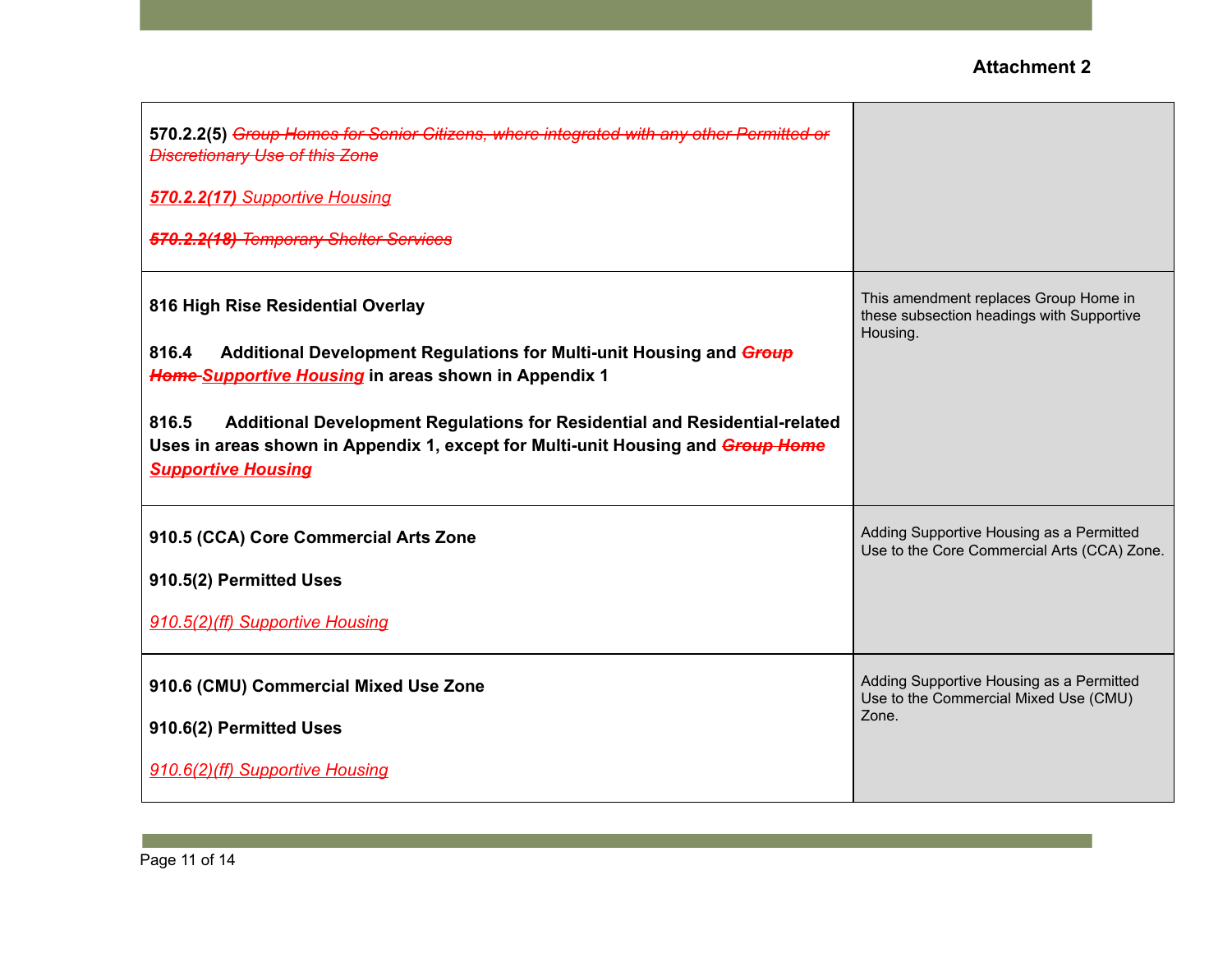| 910.7 (HA) Heritage Area Zone<br>910.7(2) Permitted Uses                                                                                                              | Removing Group Home and Temporary<br>Shelter Services as a Discretionary use from<br>the Heritage Area (HA) Zone and adds<br>Supportive Housing as a Permitted use. |
|-----------------------------------------------------------------------------------------------------------------------------------------------------------------------|---------------------------------------------------------------------------------------------------------------------------------------------------------------------|
| 910.7(2)(ff) Supportive Housing                                                                                                                                       |                                                                                                                                                                     |
| 910.7(3) Discretionary Uses                                                                                                                                           |                                                                                                                                                                     |
| 910.7(3)(k) Group Home<br>910.7(3)(w) Temporary Shelter Services                                                                                                      |                                                                                                                                                                     |
| 910.11 (UW) Urban Warehouse Zone                                                                                                                                      | This amendment removes Temporary Shelter<br>Services from this zone and adds Supportive<br>Housing as a Permitted use to the Urban<br>Warehouse (UW) Zone.          |
| 910.11(2) Permitted Uses                                                                                                                                              |                                                                                                                                                                     |
| 910.11(2)(ii) Supportive Housing                                                                                                                                      |                                                                                                                                                                     |
| 910.11(3) Discretionary Uses                                                                                                                                          |                                                                                                                                                                     |
| 910.11(3)(gg) Temporary Shelter Services                                                                                                                              |                                                                                                                                                                     |
| 994.6 (ORA) Orchards Rear Attached Row Housing Zone<br>994.6(5)(a) Child Care Services, Group Homes, Limited Group Homes Supportive Housing.                          | This amendment replaces Group Home and<br>Limited Group Home and replaces it with<br>Supportive Housing.                                                            |
| and Lodging Houses shall only be permitted when designed as an integral component of<br>the built form for Multi-Unit Housing, Semi-detached Housing, or Row Housing. |                                                                                                                                                                     |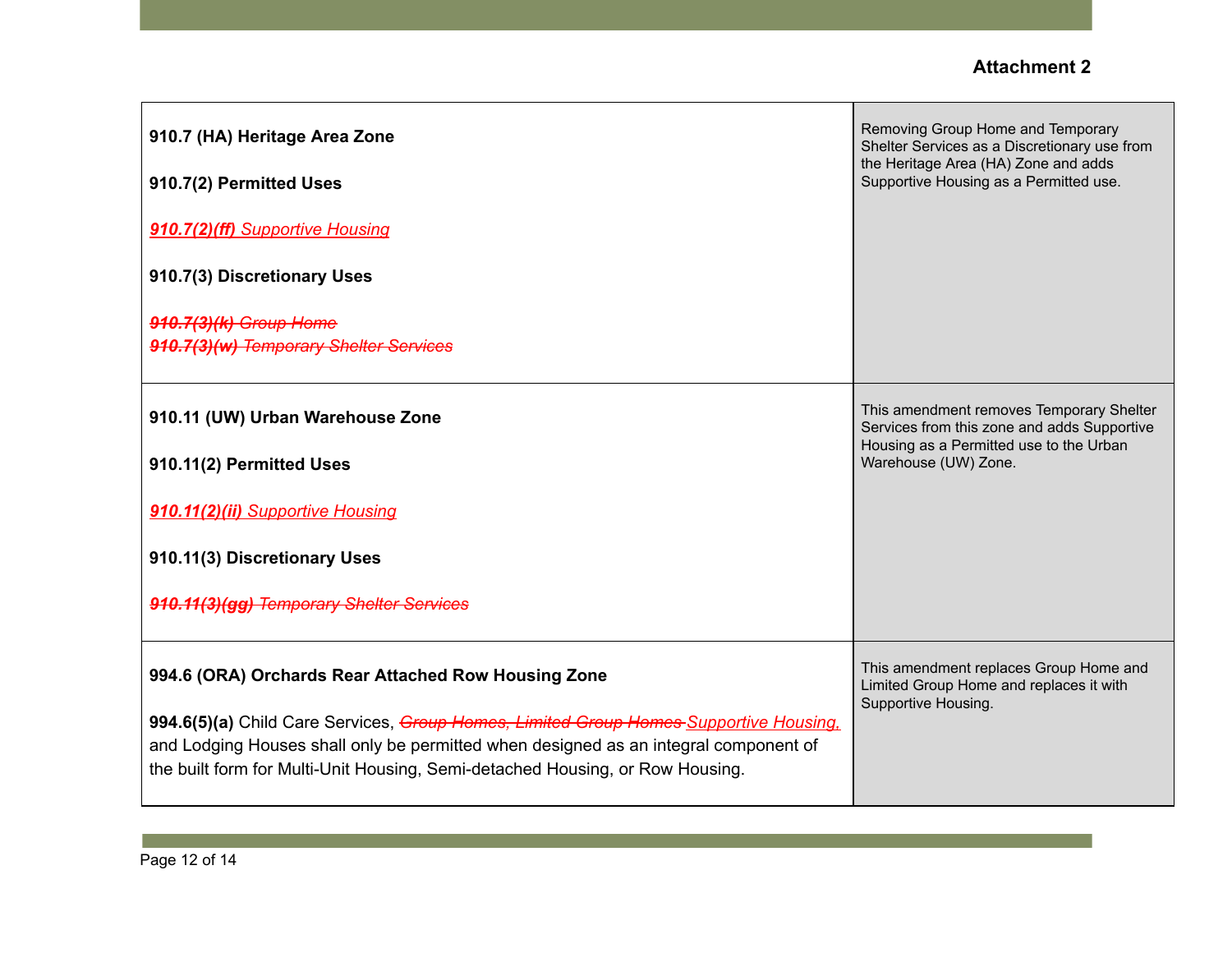Т

| 997 Special Area Blatchford                                                                                                                                                                                                                                                                                                                                                                                                                                                     |                                                                                                                                                                                                                                                                                                                   |
|---------------------------------------------------------------------------------------------------------------------------------------------------------------------------------------------------------------------------------------------------------------------------------------------------------------------------------------------------------------------------------------------------------------------------------------------------------------------------------|-------------------------------------------------------------------------------------------------------------------------------------------------------------------------------------------------------------------------------------------------------------------------------------------------------------------|
| 997.6(1)(d) A Blatchford Accessory Suite shall not be developed within the same principal<br>Dwelling containing a Group Home or Limited Group Home Supportive Housing, or a Major<br>Home Based Business, unless the Blatchford Accessory Suite is an integral part of a Bed<br>and Breakfast Operation in the case of a Major Home Based Business.                                                                                                                            |                                                                                                                                                                                                                                                                                                                   |
| 997.6(2)(m) A Blatchford Lane Suite shall not be developed within the same principal<br>Dwelling containing a Group Home or Limited Group Home Supportive Housing, or a Major<br>Home Based Business and an associated principal Dwelling, unless the Blatchford Lane<br>Suite is an integral part of a Bed and Breakfast Operation in the case of a Major Home<br><b>Based Business;</b>                                                                                       |                                                                                                                                                                                                                                                                                                                   |
| Delete "Limited Group Home" from the following sections:<br>210.2(6); 220.2(6); 230.2(4); 940.6(3)(0); 960.4(2)(b); 993.8(2)(e); 994.6(2)(b); 998.6(2)(b);<br>999.5(2)(13)                                                                                                                                                                                                                                                                                                      | This amendment removes Limited Group<br>Home from the Permitted Use or Discretionary<br>Use sections of some zones.                                                                                                                                                                                               |
| Replace "Limited Group Home" with "Supportive Housing, Restricted to Limited Supportive<br>Housing" in the following sections:<br>110.2(3); 115.2(1); 120.2(3); 130.2(1); 135.2(3); 140.2(3); 150.2(3); 155.2(2); 160.2(1);<br>165.2(1); 170.2(1); 240.2(2); 250.2(1); 920.8(2)(b); 920.9(2)(b); 940.5(3)(c); 940.9(3)(e);<br>980.3(c); 981(3)(a); 993.7(2)(f); 994.4(2)(c); 994.5(2)(c); 995.3(c); 997.8(2)(d); 997.9(3)(c);<br>$998.4(2)(b)$ ; $998.5(2)(a)$ ; $999.6(2)(15)$ | This amendment replaces Limited Group<br>Home in the Permitted Use or Discretionary<br>Use sections of the relevant zones and<br>replaces it with "Supportive Housing,<br>Restricted to Limited Supportive Housing" to<br>ensure that Supportive Housing is limited in<br>scale in low-density residential zones. |

 $\Gamma$